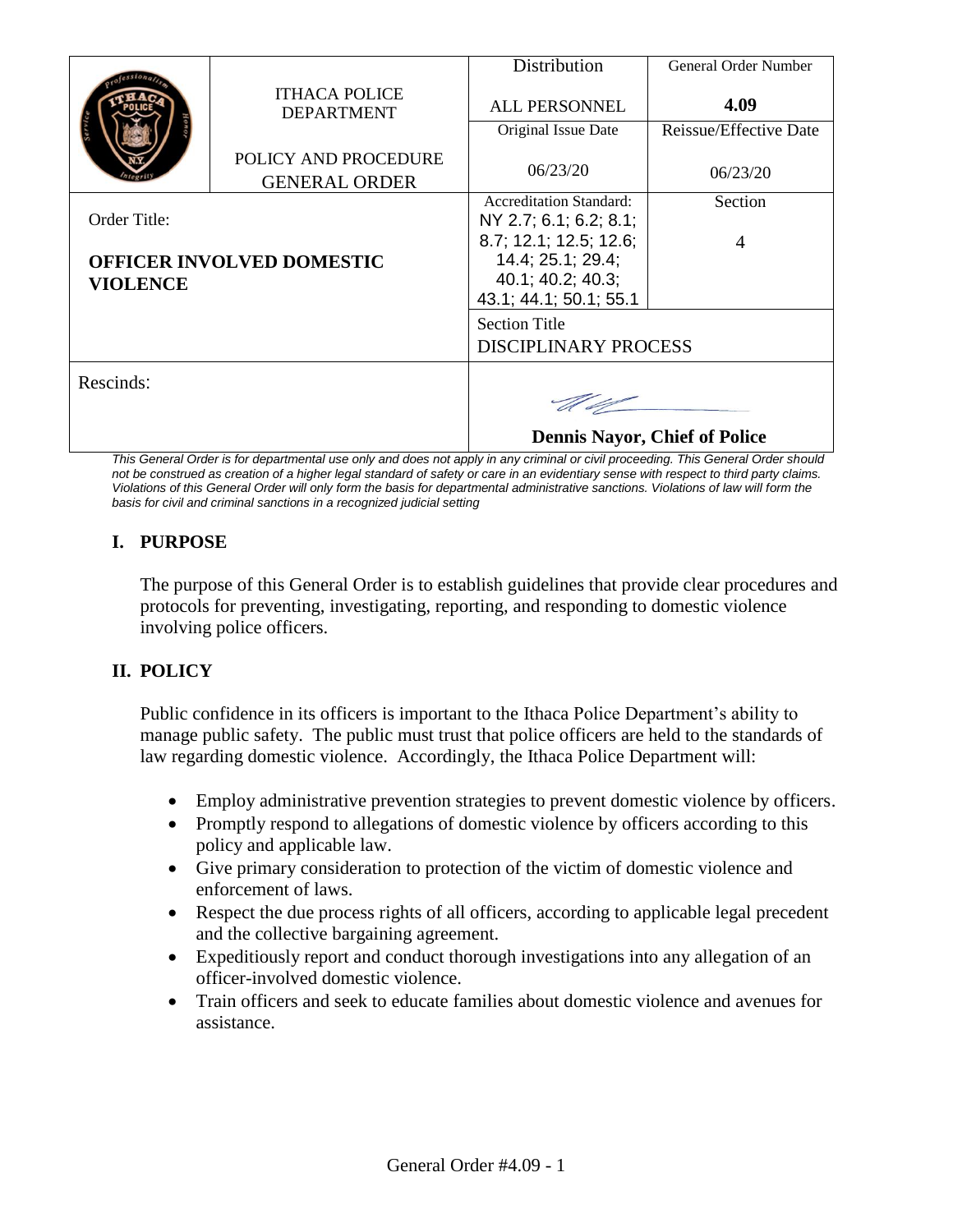### **III.DEFINITIONS**

Family violence: An incident resulting in physical harm, bodily injury or assault, or an act of threatened violence that constitutes fear of imminent physical harm, bodily injury, or assault, including, but not limited to, stalking or a pattern of threatening between family or household members. Verbal abuse or argument shall not constitute family violence unless there is present danger and the likelihood that physical violence will occur.

Family or household member: As defined in New York State Family Court Act, Article 8, Part 1, Section 812, includes any of the following persons, regardless of the age of such person: (A) Spouses or former spouses; (B) parents or their children; (C) persons related by blood or marriage\*; (D) persons other than those persons described in subparagraph (C) of this subdivision presently residing together or who have resided together; (E) persons who have a child in common regardless of whether they are or have been married or have lived together at any time and (F) persons in, or who have recently been in, a "intimate relationship."

\* "related by blood or marriage" includes, but is not limited to: adult sibling; cousin; aunt; uncle; brother-in-law; sister-in-law; mother-in-law; or father-in-law.

Family offense proceedings: Acts as defined in New York State Family Court Act, Article 8, Part 1, Section 812, which, in addition to its other elements, contains as an element thereof an act of family violence to a family member, but does not include acts by parents or guardians disciplining minor children unless such acts constitute abuse.

Institutions and services: Includes police officers, service providers, mandated reporters of abuse, agencies, and departments that provide services to victims and families and services designed to assist victims and families.

Police Officer: A sworn member of the Ithaca Police Department.

Police Officer Domestic Violence: Any reported, founded, and/or prosecuted incident of domestic violence wherein a sworn police officer is the suspected offender.

Protection Order: Any injunction or other order issued by a court for the purpose of preventing violent or threatening acts or harassment against, or contact or communication with, or physical proximity to, another person. This applies to both criminal and civil orders of protection and may differ in form, content, length, layout, and names (i.e. stay away, restraining, consent, criminal and emergency or temporary protection orders or injunctions).

Safety Plan: A plan developed between an advocate/counselor or a police officer and victim that contains specific activities for victims to be safe from an offender. Safety planning is an essential step to be completed with all adult victims of domestic violence. It provides individualized planning for violence victims that children or family may encounter regardless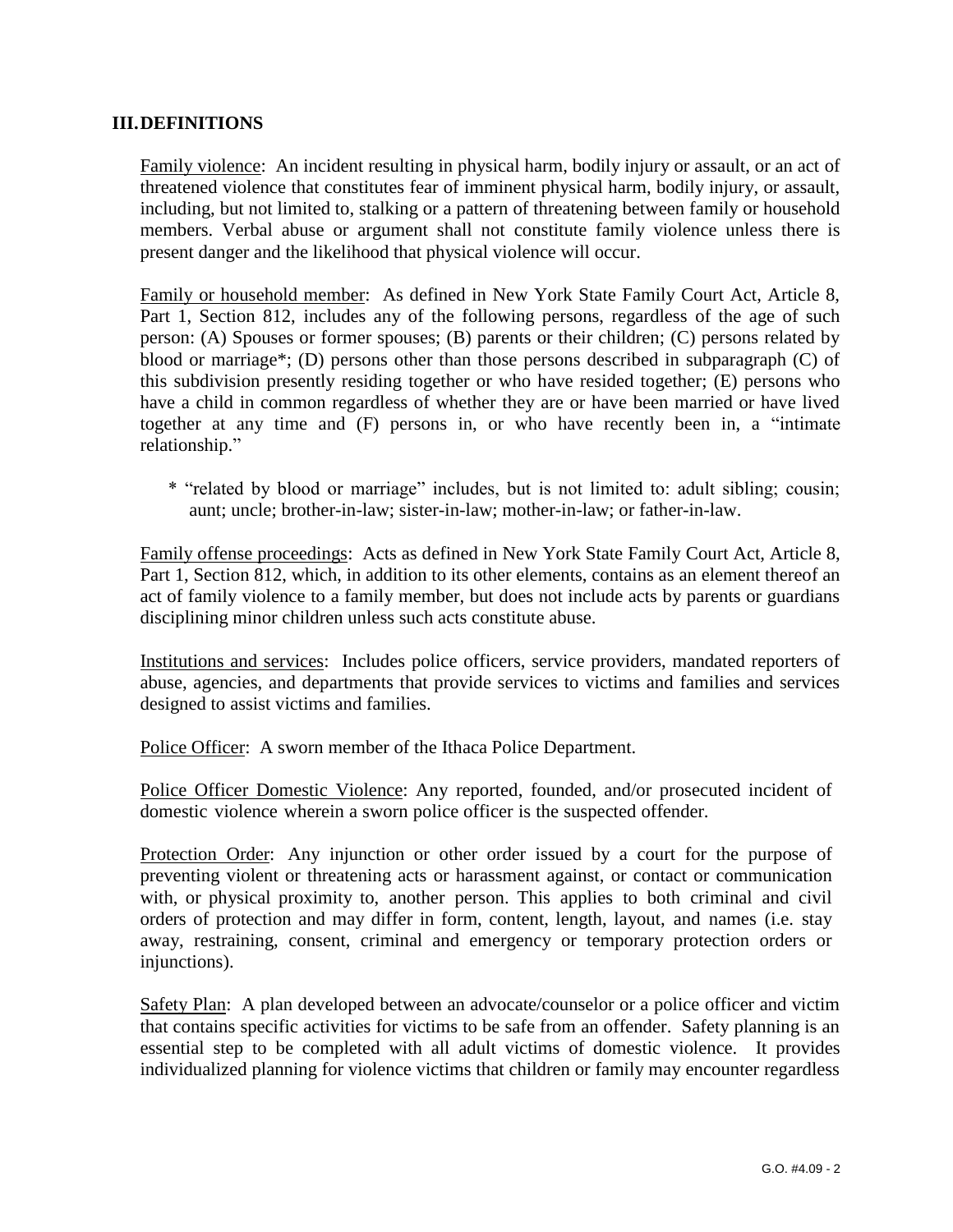of any ongoing or further relationship with the offender. Age-appropriate safety planning is also important for child survivors/witnesses of domestic violence.

Short Term Safety Plan: An immediate plan developed at the time of the report. A responding officer should remain on scene and assist the victim with this plan. Some of these steps could include but are not limited to:

- Create a plan as to what to do next
- Ensure that the victim and children have the ability to call 911
- Ensure that the victim can get to a safe location
- Calling friend, family member or advocate for support
- 24- hour Statewide Domestic and Sexual Assault Hotline number is 1-800-942- 6906

### **IV.PROCEDURES:**

- A. Early Warning and Intervention
	- 1. Pre-Hire Screening and Investigation.
		- a. The Department shall specifically ask all candidates during the interview process about any past arrests, investigation, or convictions for child abuse, domestic violence, elder abuse, sexual assault, or stalking crimes.
		- b. As part of the background investigation, the department shall determine whether a candidate has any history that indicates a pattern of violence to include a thorough search for protective orders issued against the candidate in jurisdictions where the candidate previously worked or lived.
		- c. Any candidate who is found through the interview and investigation process to have a history of perpetrating violence shall be deemed ineligible for employment.
	- 2. Post-Conditional Offer of Employment.
		- a. If a candidate's background investigation does not indicate a history of perpetrating violence, the department shall proceed with a psychological examination, which shall address indicators of abusive tendencies, to be conducted by a psychologist or psychiatrist who is knowledgeable about these risk factors.
	- 3. Post-Hire Intervention.
		- a. Departments shall clearly explain the zero-tolerance policy to all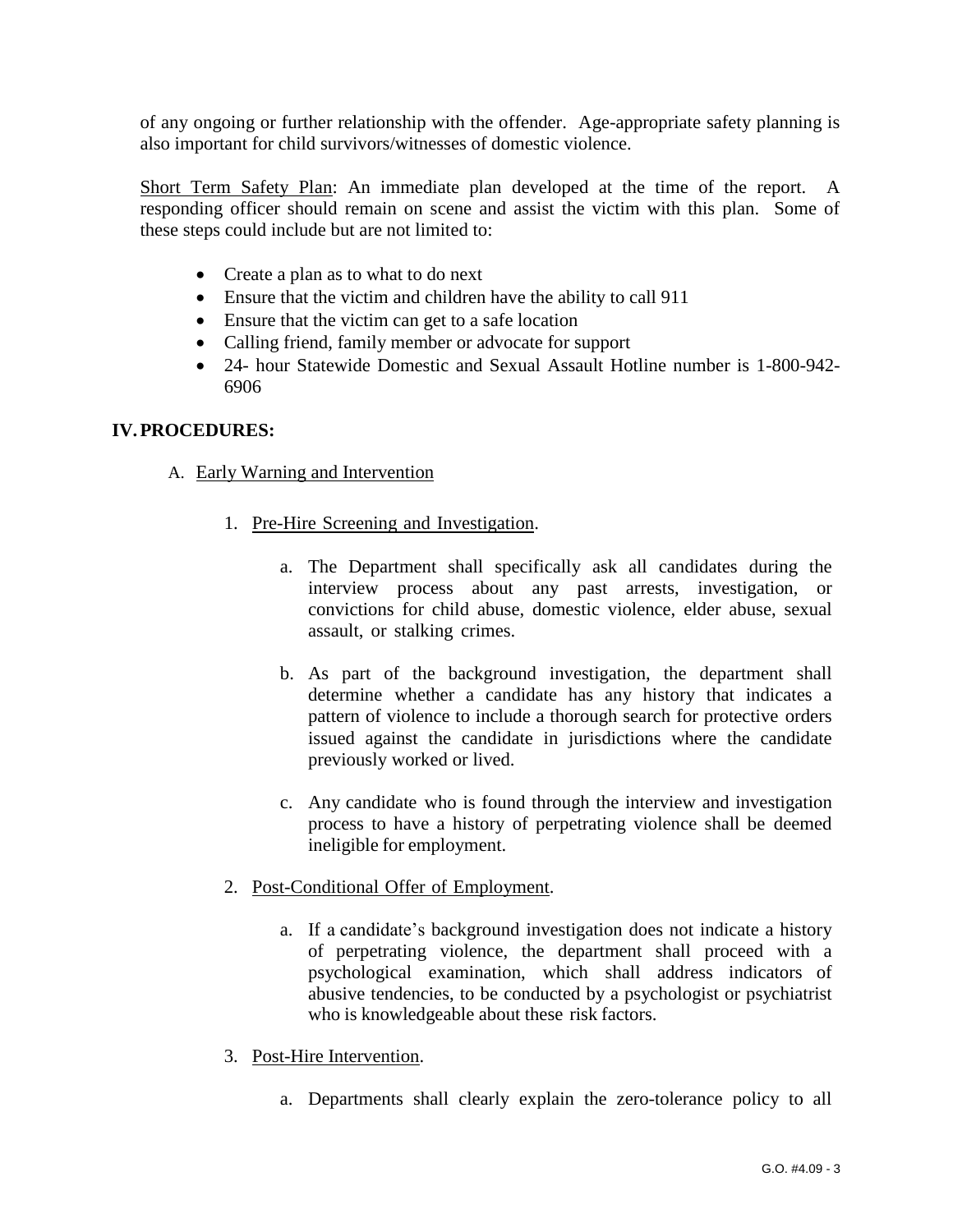officers.

- b. The Department will share the zero-tolerance policy with an officer's family by providing family members with a copy of this policy together with other relevant policies for new hires and instructions on who to contact within the department if any problems arise.
- c. The Department will engage in periodic outreach to officers and their family members with information on this policy, the point of contact within the agency, and referrals for local support services.
- d. Officers will be provided with information about positive strategies for managing job-related stress. It is critical that officers understand that problems such as drug and alcohol abuse are not excuses for domestic violence.

#### B. Officer Responsibilities

- 1. Officers are encouraged to take personal responsibility in seeking confidential referrals and assistance from the Department to prevent a problem from escalating to the level of criminal conduct against a household member.
- 2. Officers who engage in the following actions may be subject to investigation and disciplinary action:
	- a. Failure to report first hand or well-founded knowledge of abuse or violence committed by a fellow officer to a supervisor.
	- b. Failure to cooperate with the investigation of a law enforcement officer domestic violence case (except in the case where that officer is the victim).
	- c. Interference with cases involving themselves or fellow officers.
	- d. Intimidation/coercion of witnesses or victims (i.e., surveillance, harassment, stalking, threatening, or falsely reporting).
- 3. Officers who learn they are the subject of any criminal investigation, regardless of jurisdiction, are required to make a report to their supervisors and provide notice of the court dates, times, appearances, and proceedings in a timely fashion as determined by the Department. Failure to do so may result in investigation and disciplinary action.
- 4. Officers who learn they are the subject of any protective order proceeding, whether or not the order is issued and regardless of jurisdiction, should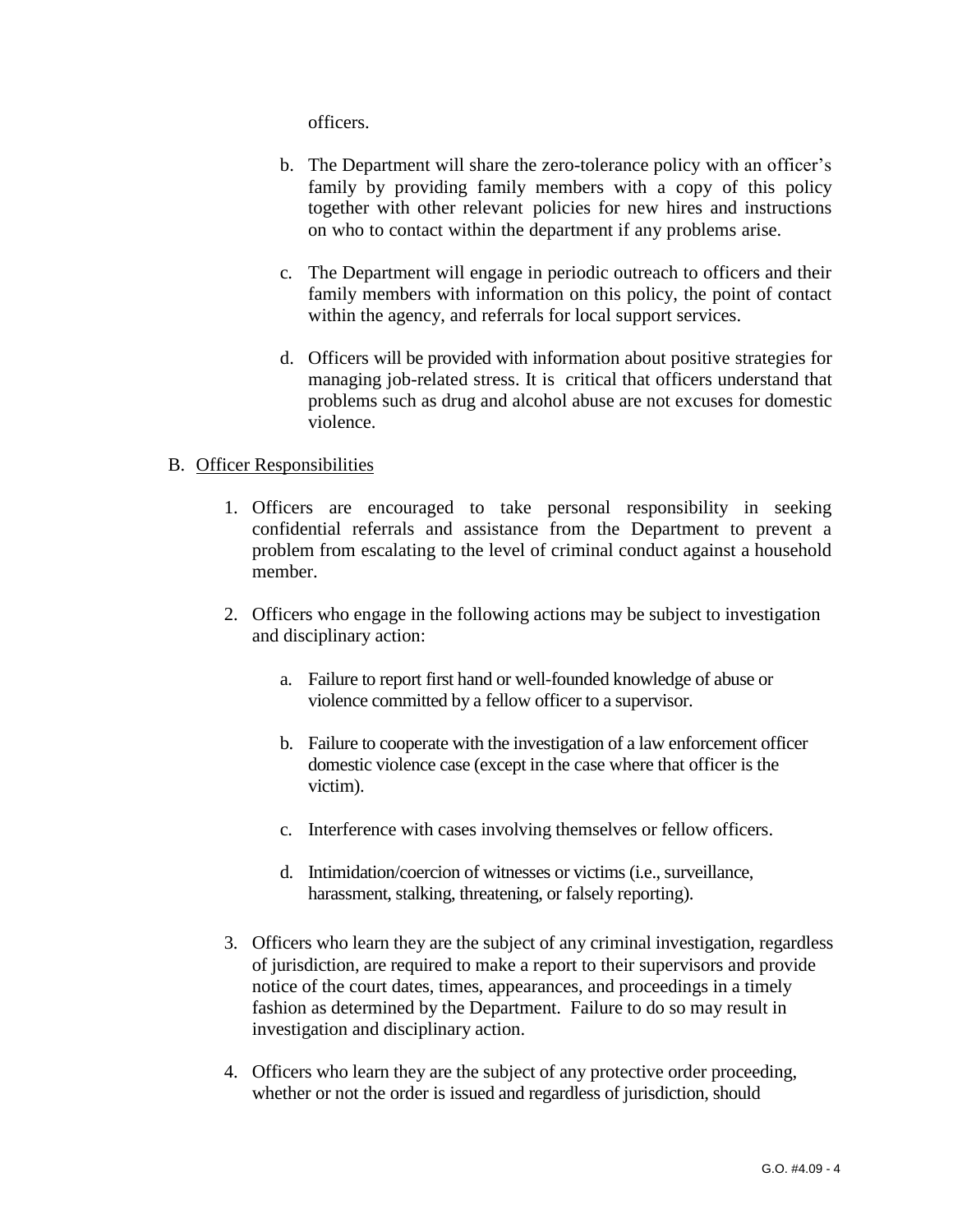immediately notify their supervisor and provide a copy of the order if issued. Subject to a qualifying protection order, the officer should surrender all firearms unless the order allows for possession of primary service weapon. Failure to do so may result in investigation and disciplinary action.

### C. Supervisor Responsibilities

- 1. Supervisors should be aware and, when appropriate, document any pattern of abusive behavior potentially indicative of an officer's possible domestic violence including, but not limited to, the following:
	- a. Aggressiveness
		- Excessive and/or increased use of force on the job
		- Unusually high incidences of physical altercations and verbal disputes
		- Citizen and fellow officer complaints of unwarranted aggression and verbal abuse
		- Inappropriate treatment of animals
		- Unexplained increased frequency of on- or off-duty officer injuries
	- b. Domestic violence-related issues
		- Monitoring and controlling any family member or intimate partner through such means as excessive phone calling
		- Stalking or inappropriate surveillance of any intimate partner or family member
		- Frequent or repeated incidents of discrediting and/or disparaging an intimate partner or family member
	- c. Deteriorating work performance
		- Tardiness
		- Excessive absences
		- Alcohol and drug abuse
- 2. When the supervisor notes a pattern of problematic behavior (as detailed above), the supervisor shall:
	- a. Address the behaviors through a review or other contact with the officer and document all contacts.
	- b. Forward written reports capturing the behaviors to the appropriate agency official through the chain of command in a timely manner.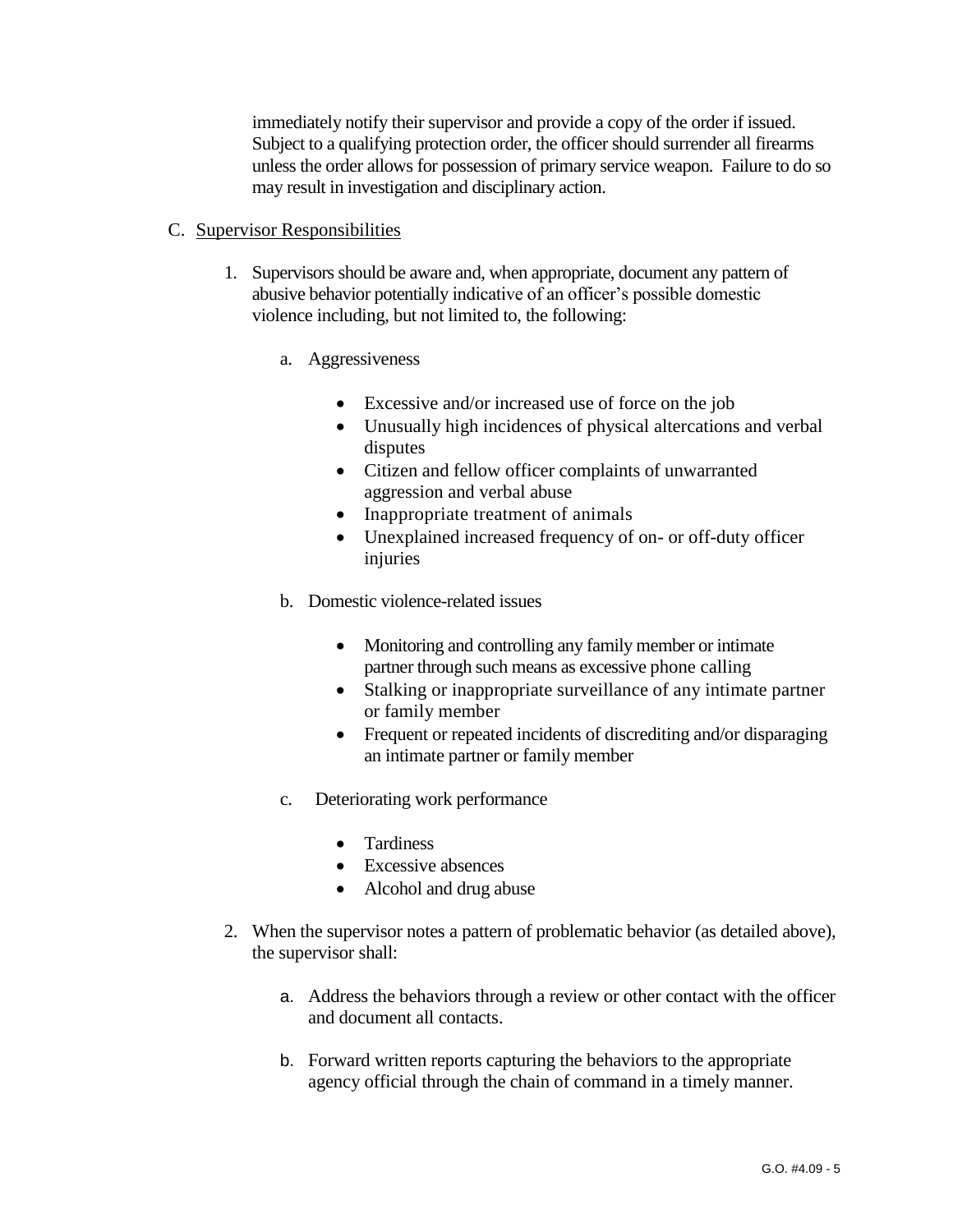c. Prepare and submit to the appropriate agency official a written request for a psychological exam/ counseling by a psychologist/psychiatrist / licensed mental health professional who is knowledgeable about domestic violence or a request that the agency official direct the officer to seek assistance via the Employee Assistance Program (EAP) to access a certified program for batterers, and if such a program is not available, a counselor knowledgeable about domestic violence.

### D. Department Responsibilities

- 1. The agency shall inform all civilian and sworn employees of the type and extent of services offered by the contracted Employee Assistance Program (EAP) for employee-initiated counseling and other similar assistance. This information will include relevant services for preventing and ending victimization and perpetration of domestic violence.
- 2. If the agency administrators or supervisors suspect that an officer is a victim of domestic or sexual violence, the agency will offer support and inform the officer about all existing EAPs and available services for counseling, including services offered by a domestic violence or sexual assault advocacy organization, and that if the officer seeks such assistance it is confidential. However, the agency should not compel a victim to acknowledge that he/she is a victim, to seek assistance or to cooperate in any investigation against his/ her abuser, and a victim's employment should not be impacted in any way by his or her decision to seek or decline assistance.
- 3. In response to observed escalating, threatening, or other problematic behaviors, or at the request of the employee or family member of an employee, the Department will provide specific information about confidential counseling or assistance programs and may offer or recommend intervention services to employees before an act of domestic violence occurs.
- 4. A disclosure on the part of any officer or household member to any member of the Department that an officer has personally committed domestic violence will be treated as an admission or report of a crime and should be investigated both administratively and criminally.
- 5. The Department will develop a plan to have an agency point of contact to assist victims, both for internal and criminal investigations. For internal investigations, agencies will provide victims with a description of the internal affairs process, including how long it may take, the victim's role in the investigation, and what the victim can expect to occur during the process.
- 6. The Department will provide victims of domestic violence by Department employees contact information about public and private nonprofit domestic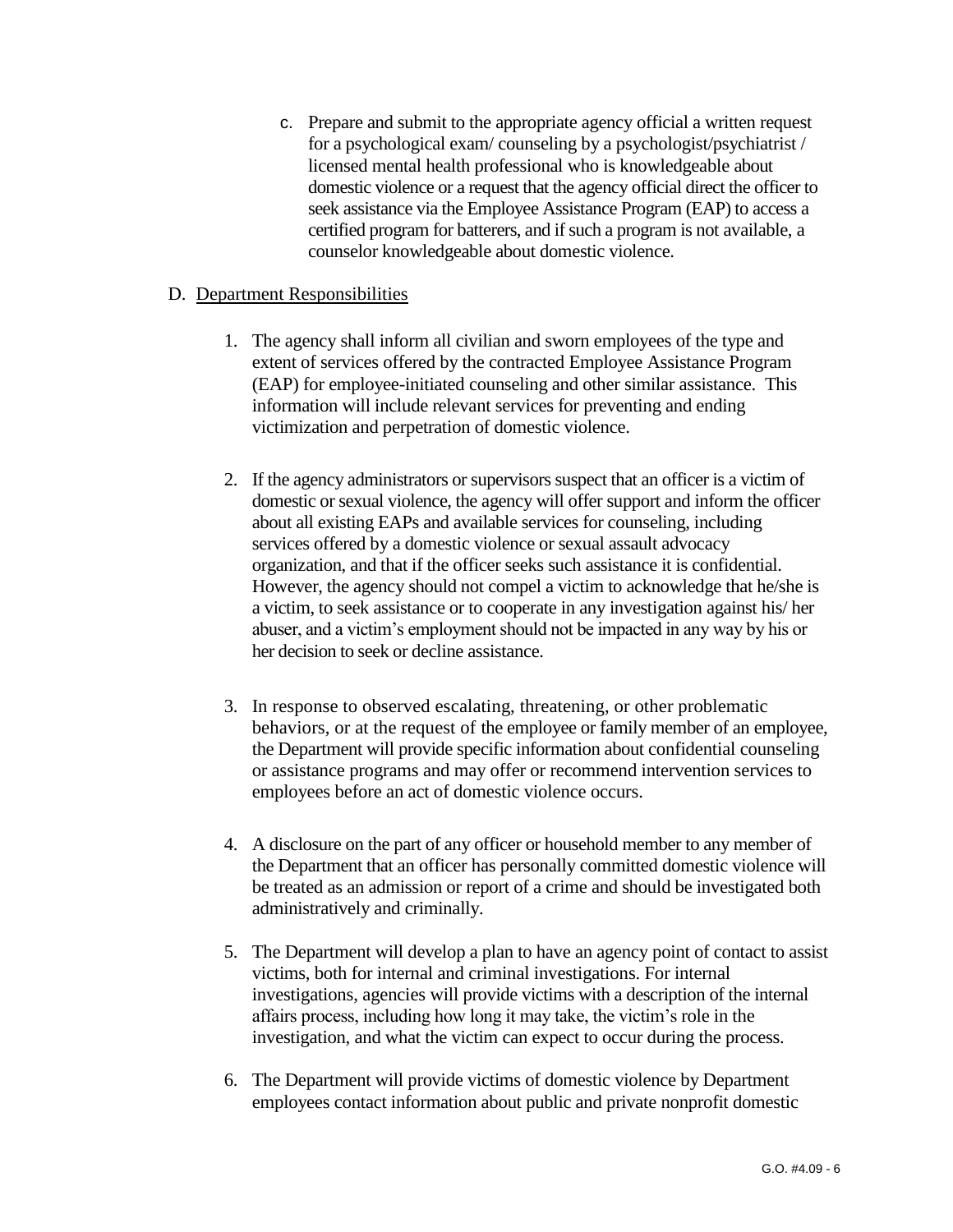violence services and information regarding relevant confidentiality policies related to the victim's information.

- 7. The Department shall provide for an impartial administrative investigation and appropriate criminal investigation of all acts of domestic violence allegedly committed by a sworn employee. Administrative investigations may be conducted by the Department or through an agreement with another law enforcement agency.
- 8. Whenever the Department becomes aware that it has made a domestic violencerelated arrest of an officer from another agency, the Department will notify the employing agency of the arrest, the specific charge, and the time of the arrest as soon as practically possible.

## E. Incident Response Protocols

- 1. Department-Wide Response
	- a. When handling a report of domestic violence involving a police officer, all actions must be documented and forwarded to the Chief of Police through the chain of command.
	- b. Follow up contact with the victim should be initiated by the Deputy Chief of Professional Standards in a timely manner during the initial investigation. As permitted by law, contact should be maintained throughout the criminal and administrative investigation for the purposes of:
		- Providing information regarding safety planning and local domestic violence victim services.
		- Providing copies of all incident reports at no cost.
		- Advising the victim of all case developments
		- Advising the victim that if there is any violation of an injunction, harassment, violence, or the threat of future violence, such behavior should immediately be reported to the agency's follow up contact designee.

### 2. Tompkins County Dispatch Response

- a. Dispatch will assign a high priority to all domestic violence calls, including those that involve or appear to involve a police officer.
- b. Dispatch will immediately notify the supervisor on duty and the dispatch supervisor of any domestic violence call received that involves, or appears to involve, an officer, regardless of the officer's jurisdiction.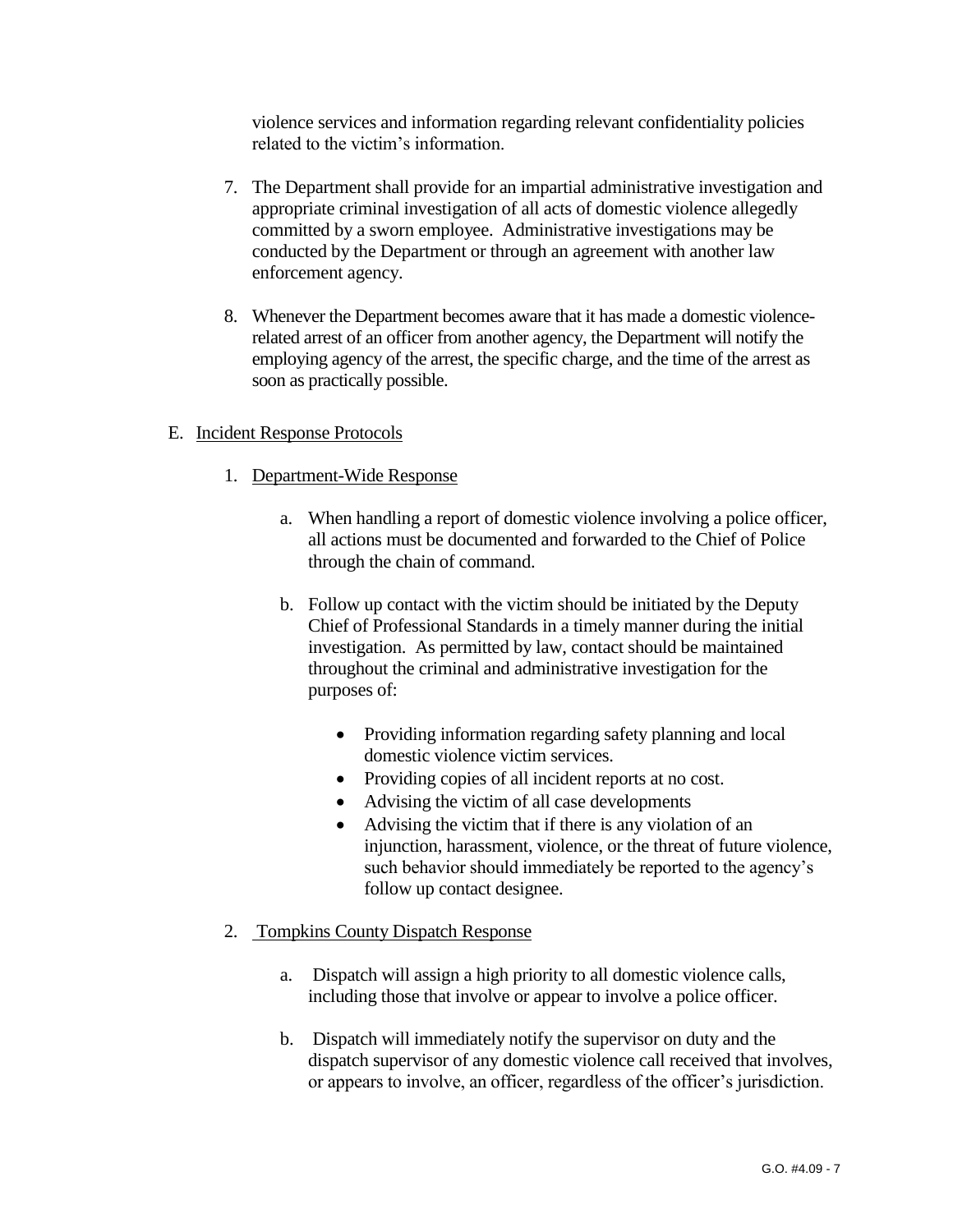- c. Dispatch will prepare and preserve documentation of the facts and circumstances of the call, including the 911 tape, for use in a potential administrative or criminal investigation.
- d. Dispatch will make contact with local domestic violence victim advocacy organizations, if necessary, to facilitate immediate delivery of services if requested by the victim.

## 3. On-Scene Police Officer Response

- a. Upon arrival on the scene of a domestic violence call or incident involving a police officer, the primary responding officer shall immediately notify dispatch and request that a supervisor report to the scene, regardless of the involved officer's jurisdiction.
- b. Responding officers shall perform the following actions:
	- Obtain medical assistance, if needed.
	- Address the immediate safety of all parties involved.
	- Secure the scene and preserve evidence.
	- Make an arrest if probable cause exists.
	- Provide the victim with a copy of the legal rights and remedies notice.
	- Assist the victim if immediate access is requested to local domestic violence victim advocacy organizations.
- c. Responding officers shall document the incident in a written report, whether or not an arrest is made, which includes:
	- A description of the physical injuries observed if any.
	- The grounds for not making an arrest or for making more than one arrest.
	- The fact that a copy of the legal rights and remedies notice was given to the victim.
- d. The officer shall submit the written incident report to the officer's supervisor prior to the end of the officer's shift.
- e. If an officer is involved in a family violence incident, and probable cause exists for the officer's arrest, the officer shall be arrested.
- f. The investigating officer shall help the victim to develop a short-term safety plan.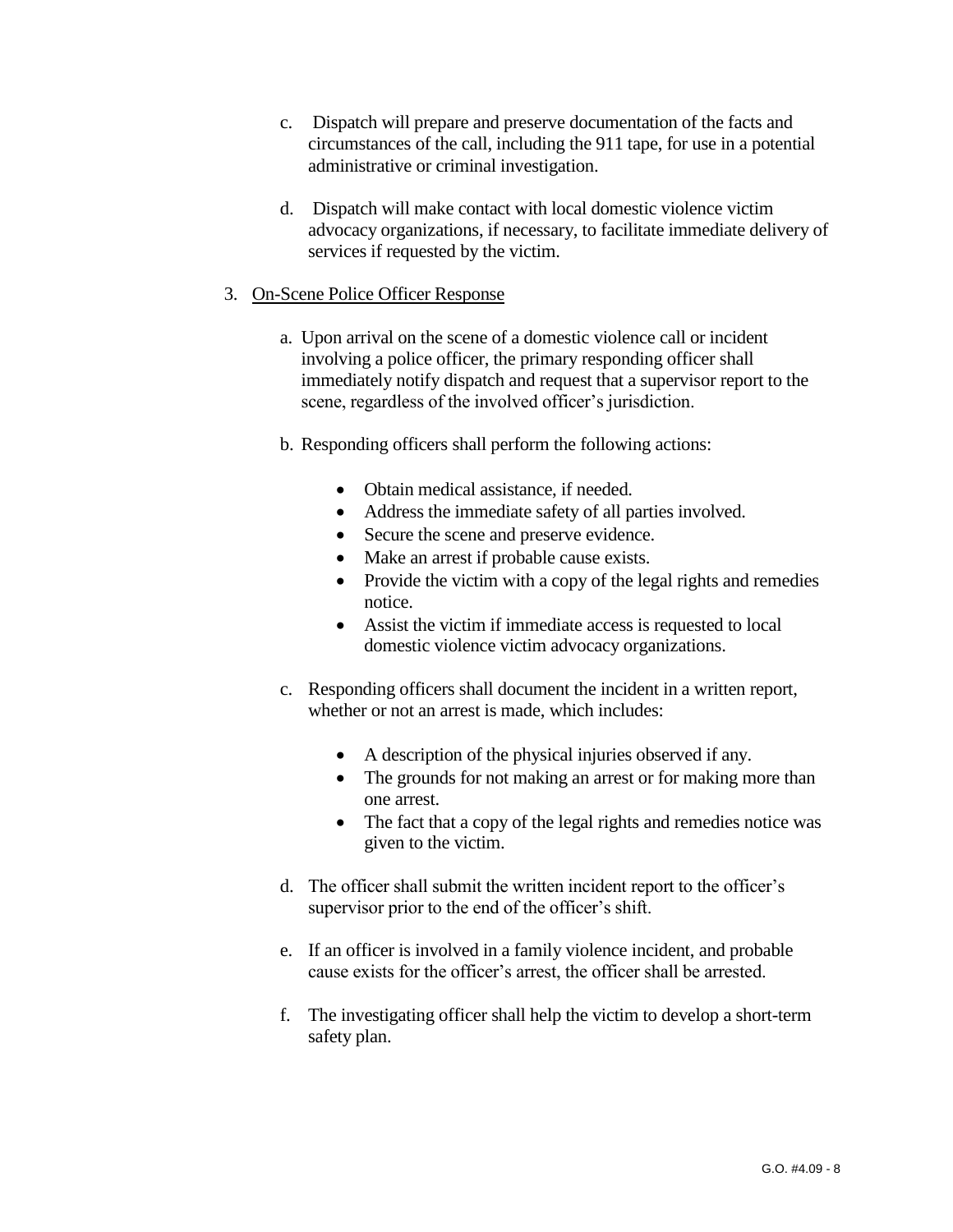### 4. On-Scene Supervisor Response

- a. A patrol supervisor shall respond to the scene of any domestic violence incident investigated within the Department's jurisdiction that involves an officer (regardless of whether the officer is a victim or a suspect), even if the officer is from another jurisdiction.
- b. If the accused officer is employed by the Department, the on-scene supervisor shall make appropriate notifications consistent with Department policy for an employee suspected or arrested for criminal activity.
- c. The highest-ranking on-duty shift supervisor shall notify the following personnel:
	- Chief of Police;
	- Deputy Chief of Operations
	- Deputy Chief of Professional Standards.
- d. If the involved officer is an officer from another Department, the onscene supervisor shall ensure that the officer's employer is notified as soon as possible following a review of the incident or arrest report.
- e. The on-scene supervisor shall assume responsibility for all on-scene decision making, to include:
	- Securing the scene and collecting evidence
	- Ensuring an arrest is made where probable cause exists
	- Attempting to locate the alleged offender if he/she has fled
	- Removing firearms
	- Addressing issues of victim safety and the development of a short-term safety plan.
	- Notifying the chief in the accused officer's jurisdiction
- 5. Chief of Police Response

The Chief of Police or his designee may:

- a. Suspend the officer as part of an Investigatory Investigation as stipulated in the CBA; or
- b. Assign the officer to administrative duties.
- F. Weapons Policy
	- 1. If a court order (e.g. Protective or Civil Restraining Order) is issued against the officer, the following will be done: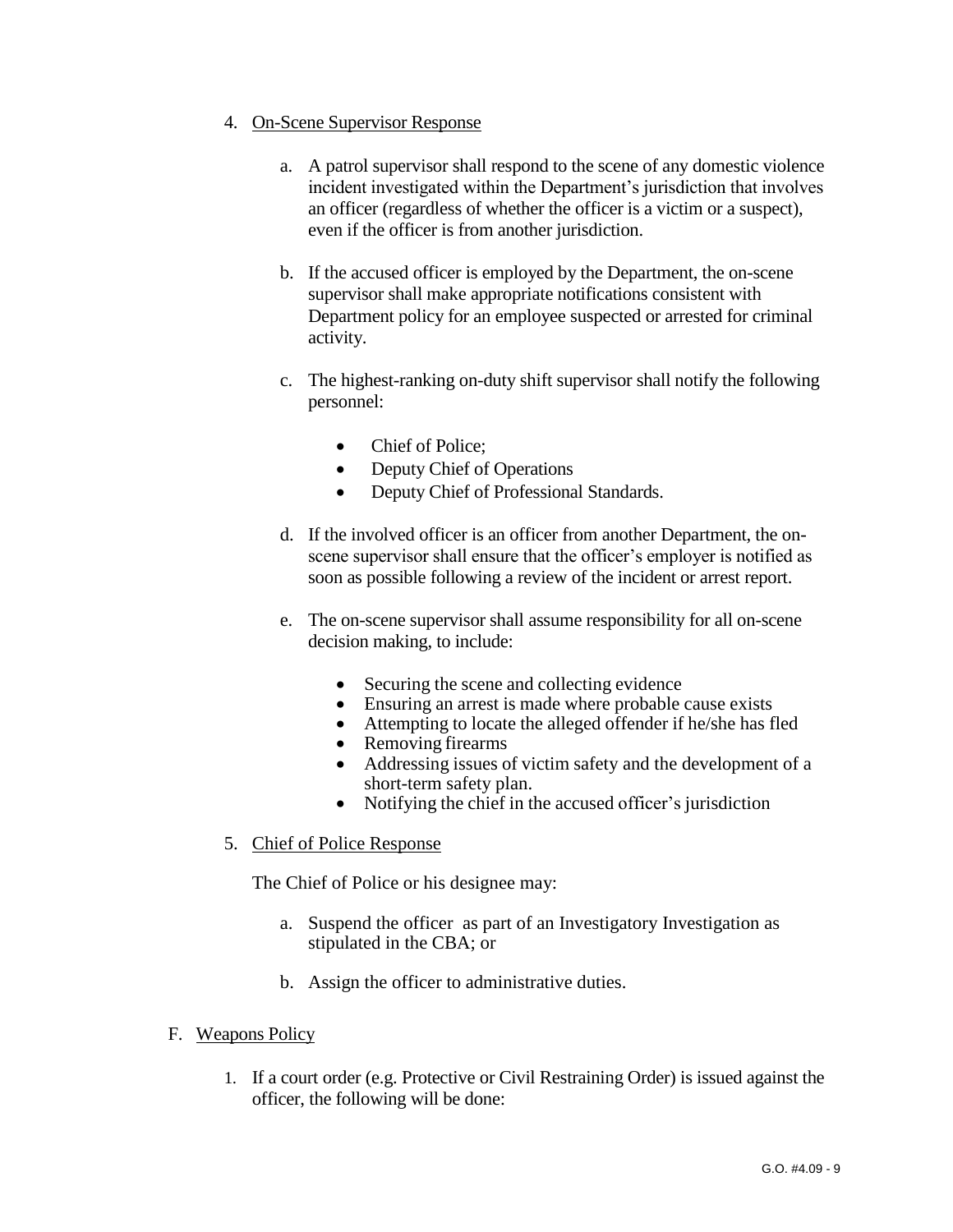- a. The officer shall surrender all law enforcement agency issued firearms to the Chief of Police or his designee.
- b. The officer shall be prohibited from carrying a firearm while the Order is in force.
- c. Further, in accordance with New York State Laws, the officer will:
	- Surrender all other firearm(s) or electronic defense weapon(s) to a person who is eligible to possess them or to the Chief of Police, and will
	- Provide the Chief of Police or his designee with the proof of this requirement.
- d. If the officer possesses a state pistol permit, he/she will surrender the permit to the issuing authority or Division of State Police, within the guidelines of the court order.
- e. If the officer possesses an issued pistol permit from the Department, he/she will surrender the permit to the Chief of Police within the guidelines of the court order.

### G. Victim Safety and Protection

- 1. The Department will establish relationships with certified domestic violence centers, advocacy groups/organizations, and other resources in the community to enable it to refer victims and their children to appropriate services.
- 2. The Department will designate a principal contact person for the victim whose responsibility should be to inform the victim of the Department's confidentiality policies and their limitations, and ensure the victim confidentiality, including the location of the victim if the victim has moved to a "safe place," is maintained throughout the case.
- 3. All officers will understand the potential for victim/witness intimidation or coercion by the perpetrator, and the increased danger when the victim reports the domestic violence and/or leaves an abusive partner.
- 4. If an officer suspects or the victim reports perpetrator intimidation or coercion, the officer shall prepare a written report and submit it immediately to the investigator in charge of the case through the chain of command. The investigator in charge will seek out secondary sources of information and supplemental evidence to confirm intimidation or coercion.